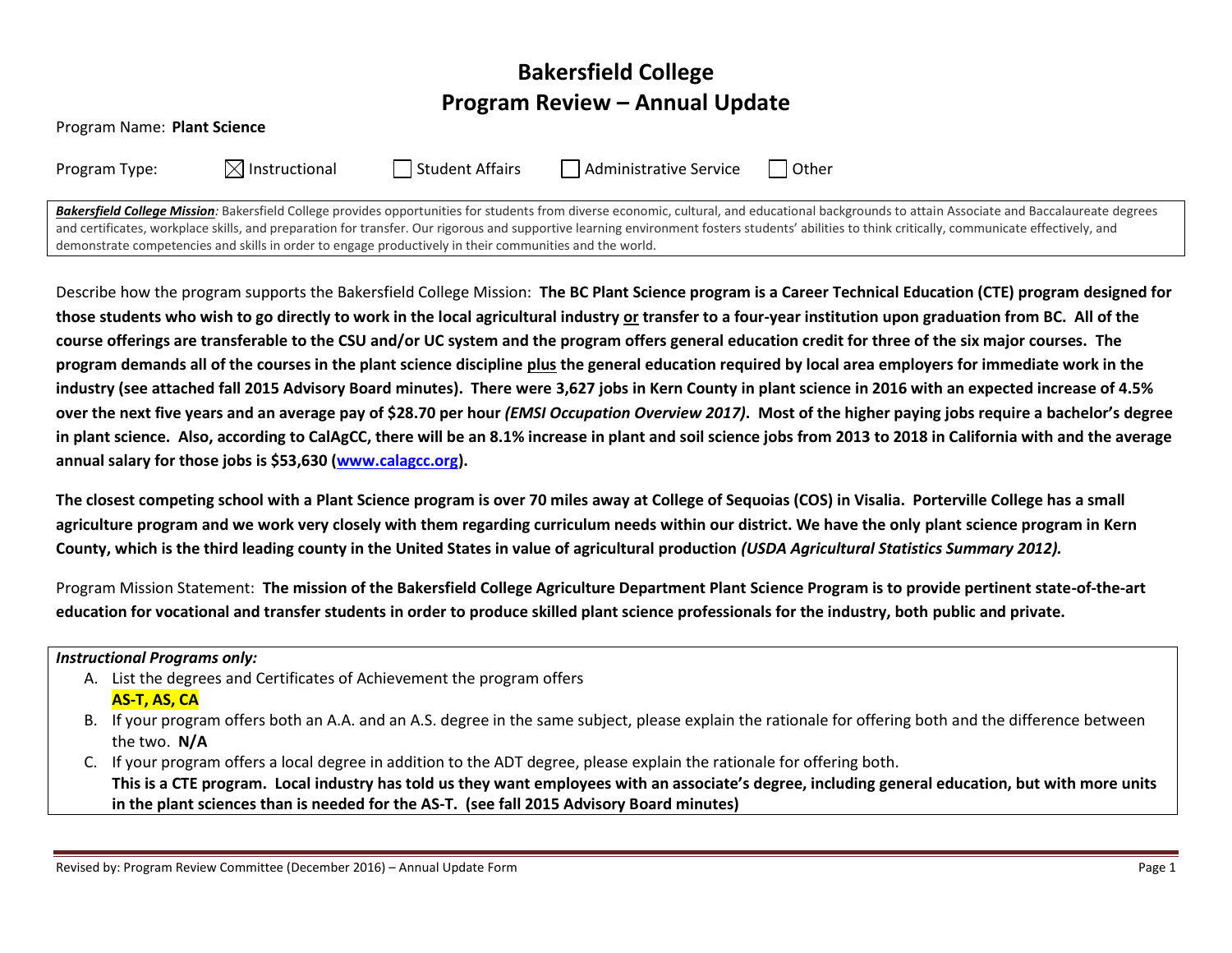## **Progress on Program Goals:**

A. List the program's current goals. For each goal (minimum of 2 goals), discuss progress and changes. If the program is addressing more than two (2) goals, please duplicate this section. Please provide an action plan for each goal that gives the steps to completing the goal and the timeline.

| <b>Program Goal</b>                                                                        | Which institutional goals from the<br><b>Bakersfield College Strategic Plan will be</b><br>advanced upon completion of this goal?                                                    | Progress on goal achievement<br>(choose one)                                           | <b>Status Update - Action Plan</b>                                                                                                                                                                                                                                                                                                                                                                                                                                                                                                                                        |
|--------------------------------------------------------------------------------------------|--------------------------------------------------------------------------------------------------------------------------------------------------------------------------------------|----------------------------------------------------------------------------------------|---------------------------------------------------------------------------------------------------------------------------------------------------------------------------------------------------------------------------------------------------------------------------------------------------------------------------------------------------------------------------------------------------------------------------------------------------------------------------------------------------------------------------------------------------------------------------|
| 1. To obtain a new<br><b>Plant Science lab</b><br>containing state of<br>the art equipment | $\boxtimes$ 1: Student Learning<br>$\boxtimes$ 2: Student Progression and Completion<br>$\boxtimes$ 3: Facilities<br>4: Oversight and Accountability<br>5: Leadership and Engagement | Completed:<br>(Date)<br>Revised:<br>(Date)<br>$\boxtimes$ Ongoing:<br>9/1/17<br>(Date) | The BC Agriculture building was<br>repaired in 2014. However, we need<br>new lab space with modern equipment<br>to accommodate our growing student<br>numbers and to be able to teach to<br>industry standards. The Measure J<br>bond has passed and we will assemble<br>a committee this fall to work with an<br>architect to draw up plans for the new<br>agriculture building. However, we are<br>not sure if the allocated \$12 million will<br>be enough to build new labs from the<br>ground-up as is shown in the plans.                                           |
| 2. To increase the<br>number of students<br>majoring in Plant<br><b>Science</b>            | 1: Student Learning<br>2: Student Progression and Completion<br>3: Facilities<br>4: Oversight and Accountability<br>5: Leadership and Engagement                                     | Completed:<br>(Date)<br>Revised:<br>(Date)<br>$\boxtimes$ Ongoing: 9/1/17<br>(Date)    | We have had a setback in our trend<br>over the last five years of consecutive<br>increases in the number of students<br>majoring in plant science. The latest<br>data from IRP shows that the number<br>of plant science majors has dropped<br>from 76 in 2015 to just 52 this semester<br>(fall 2017). After speaking with about<br>12 of the students who dropped out of<br>the program (see 2016 APR), most of<br>the students said that the drought and<br>other economic factors led them to<br>believe that there will not be jobs<br>available when they graduate. |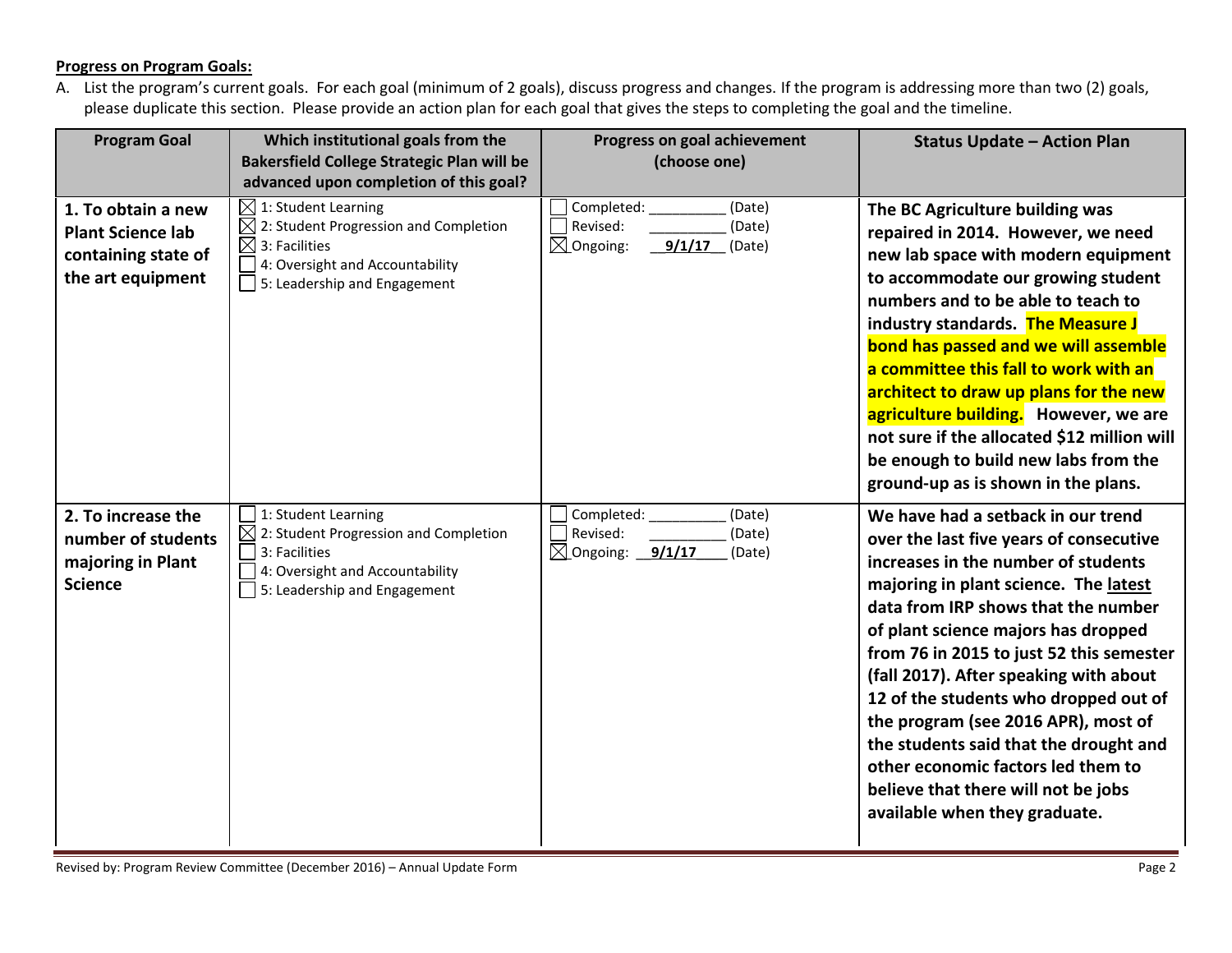|                                                                                                  |                                                                                                                                                                          |                                                                                     | We need to get the word out that there<br>are still jobs in local agriculture for<br>certificated personnel.                                                                                     |
|--------------------------------------------------------------------------------------------------|--------------------------------------------------------------------------------------------------------------------------------------------------------------------------|-------------------------------------------------------------------------------------|--------------------------------------------------------------------------------------------------------------------------------------------------------------------------------------------------|
| 3. Completely<br>remodel the Plant<br>Science program to<br>include only an AS-T,<br>AS, and CA. | $\boxtimes$ 1: Student Learning<br>$\boxtimes$ 2: Student Progression and Completion<br>3: Facilities<br>4: Oversight and Accountability<br>5: Leadership and Engagement | $\boxtimes$ Completed: 9/1/17<br>(Date)<br>Revised:<br>(Date)<br>Ongoing:<br>(Date) | <b>Our new Plant Science AS-T has been</b><br>approved by the state and is part of<br>the 2017-18 catalog. The AA in Plant<br>Science has been officially terminated.<br>This goal is completed. |

# B. List new or revised goals (if applicable)

| <b>New/Replacement Program</b><br>Goal                                                  | Which institutional goals will be<br>advanced upon completion of<br>this goal? (select all that apply)                                                                                  | <b>Status Update - Action Plan</b>                                                                                                                                                                                                                                                                                                                                                                                                                                                                                                                                                                                                            | Time for<br><b>Completion</b> | <b>Lead Person</b>                      |
|-----------------------------------------------------------------------------------------|-----------------------------------------------------------------------------------------------------------------------------------------------------------------------------------------|-----------------------------------------------------------------------------------------------------------------------------------------------------------------------------------------------------------------------------------------------------------------------------------------------------------------------------------------------------------------------------------------------------------------------------------------------------------------------------------------------------------------------------------------------------------------------------------------------------------------------------------------------|-------------------------------|-----------------------------------------|
| 1. To obtain a new Plant<br><b>Science lab containing</b><br>state of the art equipment | $\boxtimes$ 1: Student Learning<br>$\boxtimes$ 2: Student Progression and<br>Completion<br>$\boxtimes$ 3: Facilities<br>4: Oversight and Accountability<br>5: Leadership and Engagement | Measure J has passed and we will receive \$12<br>million for the new agriculture building. We are<br>building a committee of agriculture instructors, the<br>dean, and the department chair to work with the<br>state architect to outline plans for the new<br>building. We must include a new Plant Science lab<br>in the building that can safely hold up to 32<br>students. In addition, much of the new equipment<br>needed could come from the new Strong<br>Workforce grant. I will be applying for grant<br>monies to obtain new instrumentation for Soil B1,<br>Crops B1, and Crops B5 (see Other Equipment<br><b>Request Form).</b> | <b>Spring</b><br>2018         | <b>Greg Cluff</b><br><b>Lindsay Ono</b> |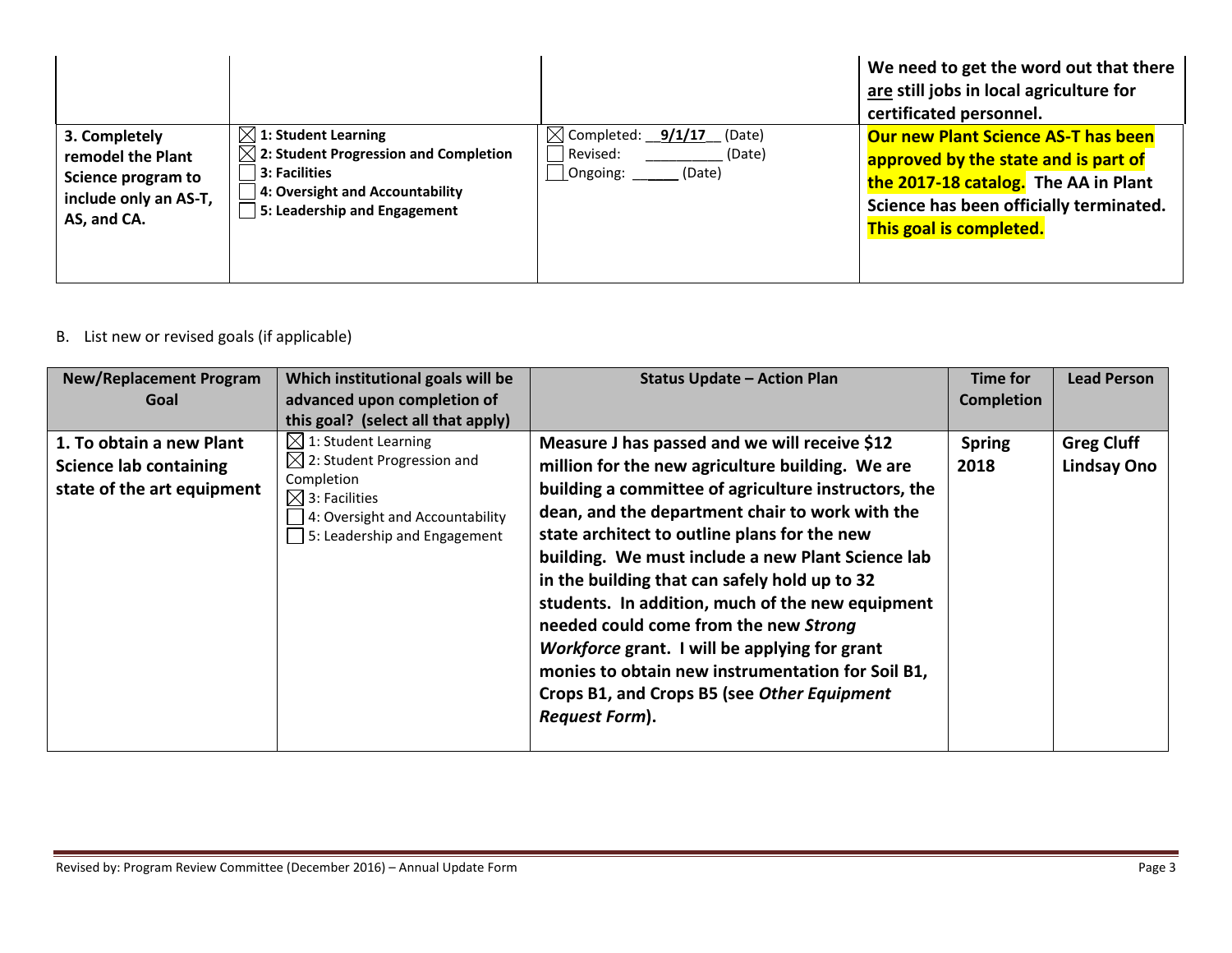| 2. To increase the number<br>of students majoring in<br><b>Plant Science</b>                                                                                                                   | 1: Student Learning<br>$\boxtimes$ 2: Student Progression and<br>Completion<br>3: Facilities<br>4: Oversight and Accountability<br>5: Leadership and Engagement               | The drought has definitely eased since last year<br>and the agricultural economy is hiring again. We<br>are planning a "BC Ag Open House" for February 2,<br>2018. We will invite agriculture students from all<br>regional high schools for a day of learning about<br>the BC Agriculture programs. We will have<br>presenters from industry representing each of the<br>disciplines, including Plant Science.                                                                                           | <b>Spring</b><br>2018 | <b>Greg Cluff</b><br><b>Lindsay Ono</b> |
|------------------------------------------------------------------------------------------------------------------------------------------------------------------------------------------------|-------------------------------------------------------------------------------------------------------------------------------------------------------------------------------|-----------------------------------------------------------------------------------------------------------------------------------------------------------------------------------------------------------------------------------------------------------------------------------------------------------------------------------------------------------------------------------------------------------------------------------------------------------------------------------------------------------|-----------------------|-----------------------------------------|
| 3. To build the following<br>single program system for<br>crops and horticulture:<br><b>Plant Science:</b><br>Crops Emphasis: AS-T,<br>AS, CA<br><b>Horticulture Emphasis:</b><br>AS-T, AS, CA | $\Box$ 1: Student Learning<br>$\boxtimes$ 2: Student Progression and<br>Completion<br>3: Facilities<br>4: Oversight and Accountability<br>$\Box$ 5: Leadership and Engagement | The state has mandated the development of the<br>AS-T in Plant Science wherein horticulture has<br>been combined with crop science, sharing a<br>common core curriculum. Almost all California<br>community colleges have developed the AS-T and<br>have merged their horticulture and crops<br>programs for the AS and CA. Students will still be<br>directed into a horticulture or crops pathway by<br>taking somewhat different electives. These<br>pathways will be outlined in the college catalog. | <b>Fall 2018</b>      | <b>Greg Cluff</b><br><b>Lindsay Ono</b> |

### **Best Practices:**

Programs often do something particularly well; usually they have learned through assessment – sometimes trial and error – what solves a problem or makes their programs work so well. These are often called Best Practices and can help others. Please share the practices your program has found to be effective.

**1. Continual communication with regional high school agriculture programs, including active membership in the** *California Agriculture Teachers Association* **with two regional and two statewide meetings per year where we discuss plant science curriculum, recruitment, and program development.**

**2. Continual upgrading of courses with latest equipment for a better hands-on learning experience in labs.**

**3. Continual communication with students via e-mail, phone,** *Canvas***, and** *Early Alert***. I have found that use of these types of interventions has resulted in about 50% of the poor performing students at the beginning of the semester obtaining a "C" or better in my classes.**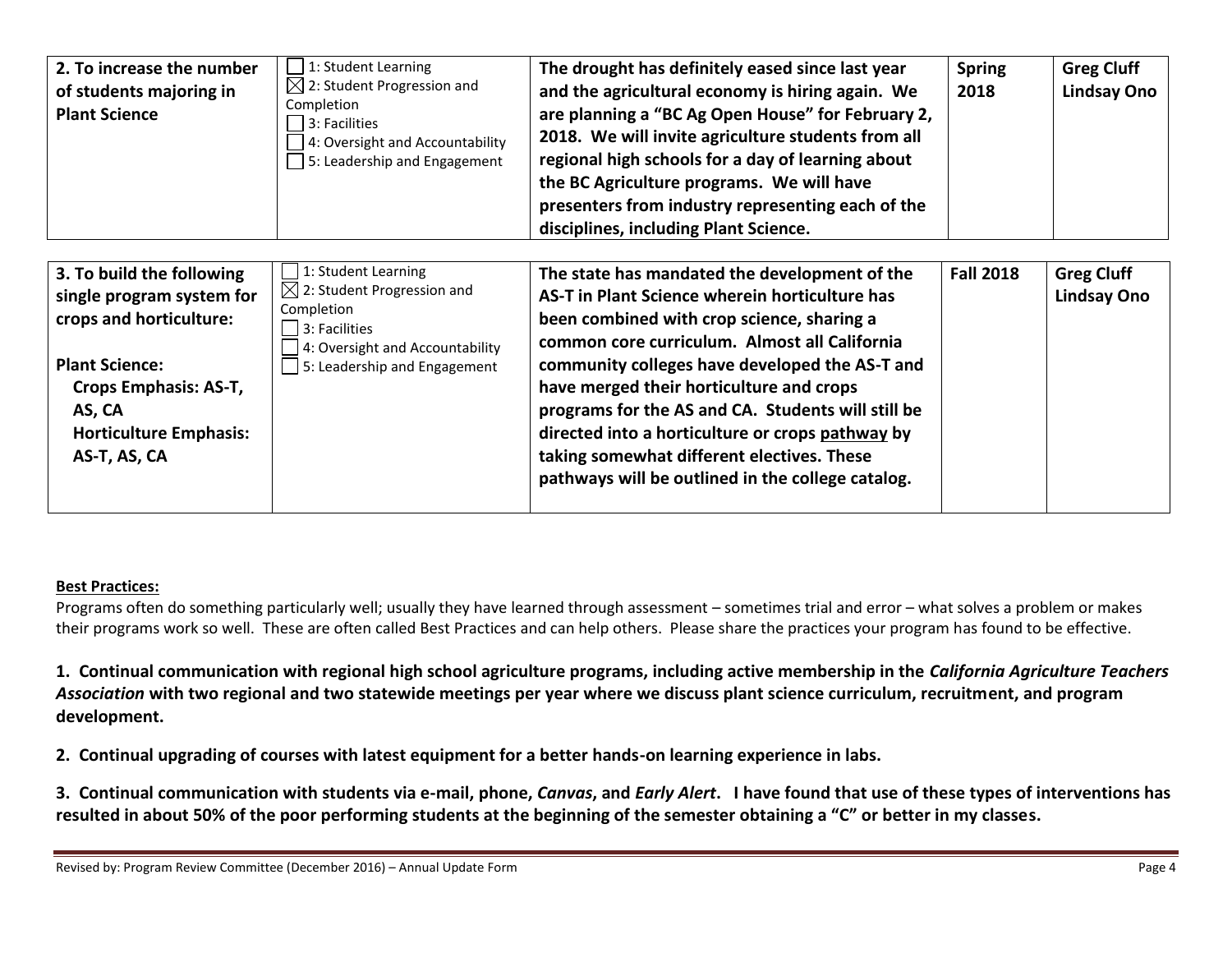#### **Program Analysis**:

Take a look at your trend data (all programs should have some form of data that is used to look at changes over time).

1. Please report on any unexpected changes or challenges that your program encountered this cycle:

**1) The unduplicated headcount drastically increased from 272 to 332 (22% increase) in 2015-2016 ending four years of essentially flat growth. This increase does not count our brand new dual enrollment students because those classes started in fall 2017. However, we did add a third section of Crops B5 in fall 2016, so that must be a partial reason for the increase in the headcount.**

**2) 95% of plant science students completed their educational plans compared to 75% for Bakersfield College as a whole. This is probably because we direct all agriculture majors into our Agri B1 course where doing the educational plan is a mandatory part of the curriculum.**

**3) As was said above, the number of plant science majors has dropped from 76 in 2015 to just 52 this semester (fall 2017).**

2. How does your trend data impact your decision making process for your program?

**1) The decrease in the number of plant science majors has caused us to put more effort into recruitment for the program. We are working very closely with local high schools, especially those with agriculture programs, to educate the students as to the importance of obtaining a college degree in order to get a good job in an agricultural field. We are also advertising the good job outlook for those with degrees in plant science. We are hosting an open house this year that will be paid by the Strong Workforce grant to not only recruit high school students, but to advertise our program the undecided BC students.**

3. Were there any changes to student success and retention for face-to-face, as well as online/distance courses?

**There is a large gap in the course success rate of plant science face-to-face courses (83%) vs. on-line courses (69%). However, there are only three on-line courses in plant science. Much of the low success rate is probably due to the low success rate of one of our on-line plant science courses that was taught by an adjunct professor. That professor no longer teaches at BC and the course is now being taught by a regular full-time instructor that will be able to communicate more often with the students. We believe this will significantly raise the success rate of our on-line plant science courses.**

- 4. Were there any changes to student demographics (age, gender, or ethnicity) for the past cycle?
	- **1) For the first time in the history of the program, females outnumbered males (54% to 45% with 1% unreported). This mirrors the national trend in agricultural education in general.**
	- **2) The percentage of Hispanic students in the program has increased every year to be 66% of the total in 2015 – 2016. This mirrors the college trend for the general student population.**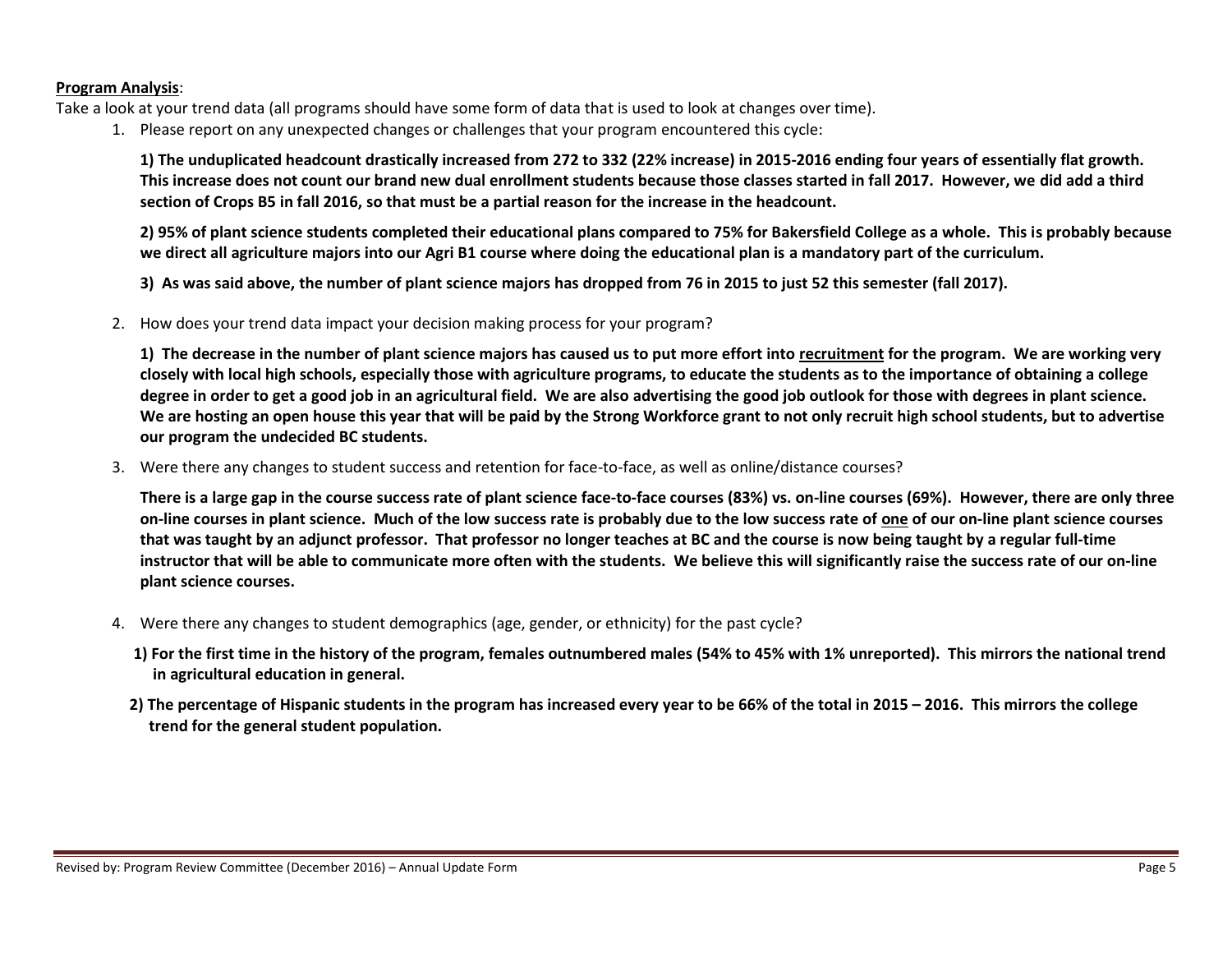## **Resource Request and Analysis:**

| <b>Resource Request</b>                                                                                                                                                                                                                                                   |                                                                                                               | If Fulfilled, Discuss How Previous Year's Requests Impact Program Effectiveness?                                                                                                                                                                                                                                                                                                                                                                                                                                                                                                                                                                                                                                                                                                                                                                                                                                                                                                                                                                                                                                                                                                                                                                                                                                                                                                                                                                                          |
|---------------------------------------------------------------------------------------------------------------------------------------------------------------------------------------------------------------------------------------------------------------------------|---------------------------------------------------------------------------------------------------------------|---------------------------------------------------------------------------------------------------------------------------------------------------------------------------------------------------------------------------------------------------------------------------------------------------------------------------------------------------------------------------------------------------------------------------------------------------------------------------------------------------------------------------------------------------------------------------------------------------------------------------------------------------------------------------------------------------------------------------------------------------------------------------------------------------------------------------------------------------------------------------------------------------------------------------------------------------------------------------------------------------------------------------------------------------------------------------------------------------------------------------------------------------------------------------------------------------------------------------------------------------------------------------------------------------------------------------------------------------------------------------------------------------------------------------------------------------------------------------|
| <b>Positions:</b><br>Discuss the impact new<br>and/or replacement<br>faculty and/or staff had<br>on your program's<br>effectiveness.                                                                                                                                      | $\boxtimes$ 1: Classified Staff<br>2: Faculty                                                                 | <b>Not fulfilled</b>                                                                                                                                                                                                                                                                                                                                                                                                                                                                                                                                                                                                                                                                                                                                                                                                                                                                                                                                                                                                                                                                                                                                                                                                                                                                                                                                                                                                                                                      |
| Professional<br>Development:<br>Describe briefly, the<br>effectiveness of the<br>professional development<br>your program has been<br>engaged in (either<br>providing or attending)<br>during the last cycle                                                              | 1: Provided Professional Development<br>$\boxtimes$ 2: Attended Professional Development                      | 1) We regularly attend the state and regional California Agriculture Teachers<br>Association (CATA) conferences where we plan statewide agricultural curriculum,<br>especially the new AS-T degrees, and work on standardizing course content so that<br>courses can be easily transferred from the CCs to the universities.<br>2) We regularly attend flex week activities and other FLEX related symposiums and<br>seminars and workgroups offered at the college, including those related to student<br>success such as "Student Pathways", "MIH", and "Equity".<br>3) We regularly attend CTE meetings to help us meet our "core indicators" such as<br>student success, retention, and employment.                                                                                                                                                                                                                                                                                                                                                                                                                                                                                                                                                                                                                                                                                                                                                                   |
| <b>Facilities:</b><br>If your program received a<br>building remodel or<br>renovation, additional<br>furniture or beyond<br>routine maintenance,<br>please explain how this<br>request or requests<br>impacts your program and<br>helps contribute to<br>student success. | 1: Space Allocation<br>2: Renovation<br>3: Furniture<br>4: Other<br>$\boxtimes$ 5: Beyond Routine Maintenance | Again, Measure J has passed and a new \$12 million agriculture building will be completed<br>in the next six years. We are just starting the process of meeting with an architect to plan<br>the new building. For the plant science program, we know that we will need a new state of<br>the art lab facility and new greenhouse facility.<br>We do not have a plant science laboratory. We have "Agriculture Room 9" that serves<br>mostly as a classroom with tables and electrical plugs for microscopes. This does not allow<br>each student to use one microscope (two or three students must share each microscope).<br>In addition, there is not enough floor space for students to move safely from the<br>equipment holding areas back to their tables. There are no vacuum outlets for doing soil-<br>water extraction work. There are no locking cabinets to hold microscopes or other<br>valuable equipment. There are no fume hoods to vent noxious gasses from doing<br>chlorophyll extractions with ethanol or similar plant physiology work.<br>We do not have a working greenhouse. The present structure cannot be adequately<br>cooled in the summer or heated in the winter to grow plants needed for laboratory work.<br>There is no automated watering or lighting systems and lighting is inadequate to grow any<br>plants during the winter. There is no secure door locking system, so that supplies are often<br>stolen out of the greenhouse. |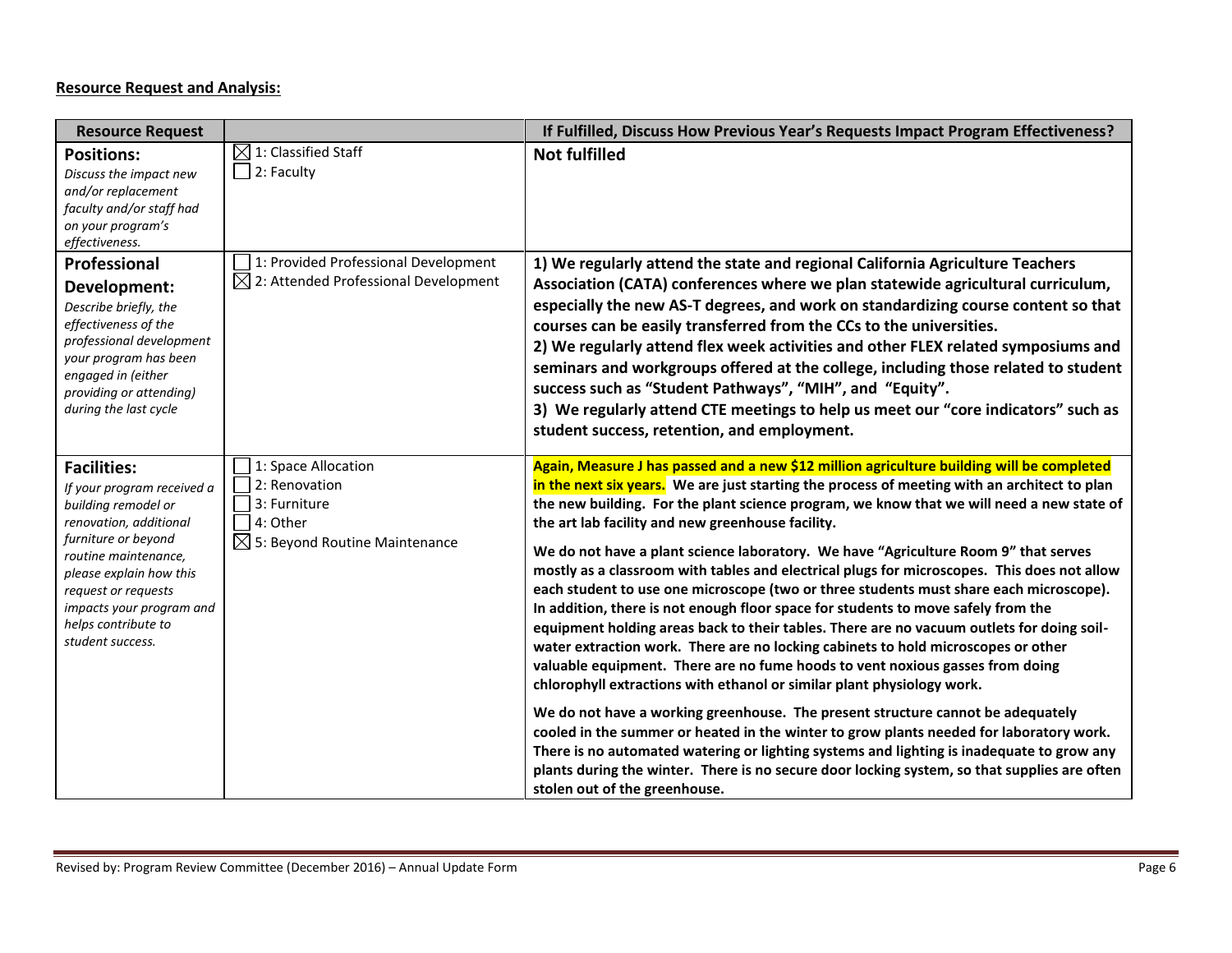| Technology:<br>If your program received<br>technology (audio/visual-<br>projectors, TV's,<br>document cameras) and<br>computers, how does the<br>technology impact your<br>program and help<br>contribute to student<br>success?                           | 1: Replacement Technology<br>2: New Technology<br>3: Software<br>4: Other | The program did not receive any new technology in the last year.                                                                                                                                                                                                                                                                                                                                                                                                                                                                                                                                                                                                                                                                                                                                                                                                                |
|------------------------------------------------------------------------------------------------------------------------------------------------------------------------------------------------------------------------------------------------------------|---------------------------------------------------------------------------|---------------------------------------------------------------------------------------------------------------------------------------------------------------------------------------------------------------------------------------------------------------------------------------------------------------------------------------------------------------------------------------------------------------------------------------------------------------------------------------------------------------------------------------------------------------------------------------------------------------------------------------------------------------------------------------------------------------------------------------------------------------------------------------------------------------------------------------------------------------------------------|
| <b>Other Equipment:</b><br>If your program received<br>equipment that is not<br>considered audio/visual or<br>computer equipment<br>technology, please explain<br>how these resources<br>impact your program and<br>help contribute to student<br>success. | 1: Replacement<br>$\boxtimes$ 2: New<br>3: Other                          | The program received a grant for \$1,800 from the Central Valley CTE Consortium for<br>bioclimatology equipment for Crops B5. The equipment is used for a particular lab, which<br>covers crop temperature, wind speed, solar radiation, relative humidity, soil water, and<br>soil temperature. The lab is required by the COR for the course.<br>The program has also received a \$10,000 VTEA grant to upgrade lab equipment for soil and<br>plant science courses. The monies will be spent this year to purchase new selective ion<br>probes for soil chemistry work and to repair and purchase microscopes so that each<br>student can have access in labs to their own scope.                                                                                                                                                                                            |
| <b>Budget:</b><br>Explain how your budget<br>justifications will<br>contribute to increased<br>student success for your<br>program. (Fiscal requests<br>will be submitted by the<br>faculty chair and/or area<br>administrator.)                           |                                                                           | The total GU budget for the BC Plant Science program is only \$1,000 per year and that is<br>supposed to cover summer courses too. Out of that comes money for all of the supplies<br>for the labs and even for repair and maintenance of the Ag Farm Lab. This is not enough<br>money for the supplies necessary to be able to have small lab teams that are conducive to<br>learning. We are a very "hands on" oriented program with students who need that type of<br>learning to stay engaged. We need to have lab teams of only two students, not three or<br>four students, so that every student will have a chance to use the materials and machinery<br>that goes with it, such as soil water vacuum extractors or selective ion meter analysis or<br>even building models using paper, pipe cleaners, and tape. The budget needs to be at least<br>double the amount. |